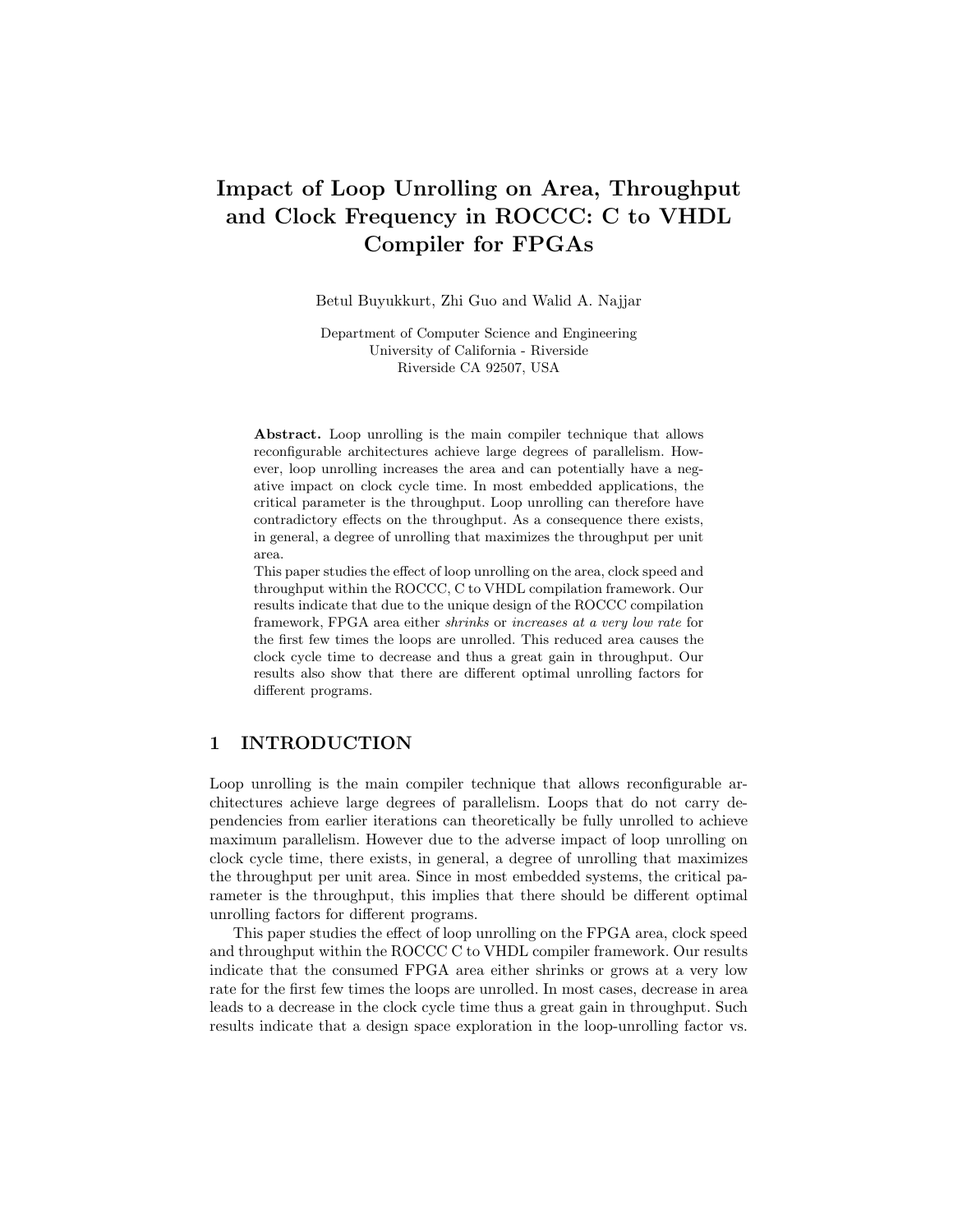performance would indicate an optimal number of times to unroll for maximum throughput.

The impact of loop unrolling on FPGA area has been reported in [1] and [2]. Crowe et. al. [1] implements a AES symmetric key cryptosystem, SHA-512 secure hashing algorithm and a public key cryptography algorithm on a single FPGA. The area increases from no unrolling to an unrolling factor of 2 by 15% and to an unrolling factor of 4 by 75%. Park et. al. [2] implements binary image correlation on an FPGA which is used in template matching computations in image processing systems. Binary image correlation operates a window over a 2D array. This study reports FPGA areas for unrolling factors of 2x16, 4x16, 8x16 and 16x16. The overall area increases less than 50% and the area of the datapath shrinks, when the design is moved from no unrolling to an unrolling factor of 2. For unrolling factor 4x16, the area increases by little over 50% compared to no unrolling and their datapath area increases around 25%.

Both of the above studies did not report generating their VHDL from highlevel languages, whereas in our work the VHDL is generated using our ROCCC, C to VHDL compiler system. Both [1][2] included the areas of the entire datapath, the controller logic and the memory interface area in their results. Our work reasons about the advantages of our ROCCC system that lead to the shrinkage of area on the FPGA. We give a breakdown of the area as the loops are unrolled and how the FPGA real estate is allocated between two main components of our design: 1) the datapath  $\&$  the controller and 2) the smart buffer, which helps maximize data reuse across iterations.

This paper is organized as follows. Next section describes the ROCCC system. Section 3 talks about the experimental setup and results. Section 4 talks about other existing HLL to HDL compilers. Finally, Section 5 concludes the paper.



Fig. 1. ROCCC system overview

# 2 THE ROCCC SYSTEM

ROCCC is a compiler system built on top of the SUIF2 [3] and MACHSUIF [4][7] compiler infrastructures. The ROCCC system, shown in a diagram in Figure 1,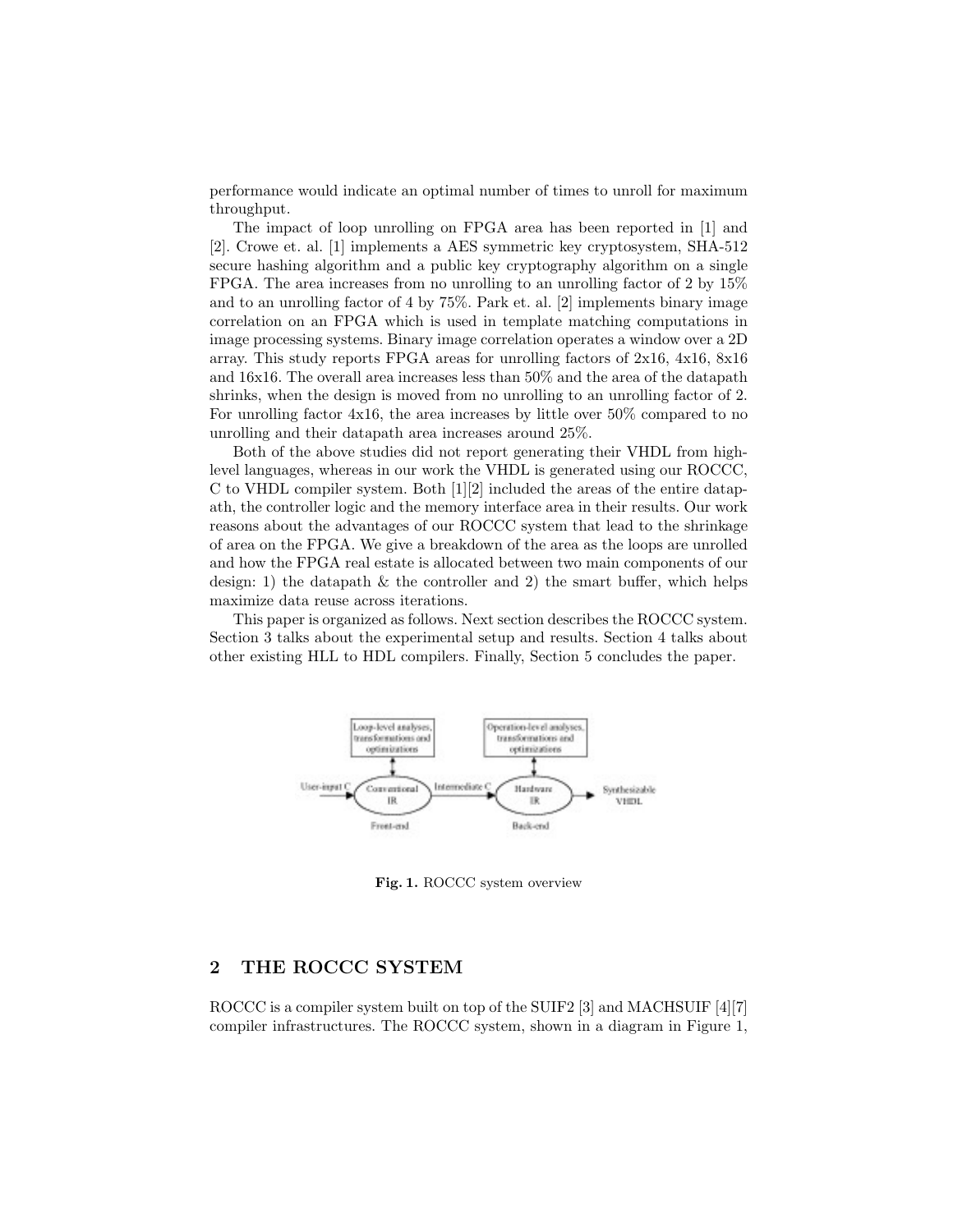is composed of two main components: a front-end that applies the high-level transformations and a back-end that handles the low-end optimizations as well as the VHDL code generation. The objectives of the ROCCC optimizations are threefold:

- 1. Parallelism. Maximize the throughput by exploiting the largest amount of loop and instruction level parallelism within the resource constraints of the FPGA.
- 2. Storage. Optimize the use of on-chip storage by effecting smart re-use of data and minimizing the accesses to memory.
- 3. Pipelining. Generate an efficient, pipelined datapath within the resource constraints in order to minimize clock cycle time.

Among the main strengths of the ROCCC system is the number of loop-level transformations it implements. The ROCCC system currently performs the following loop transformations: Invariant code motion, partial and full loop unrolling, loop peeling, loop un-switching, loop tiling, strip-mining and loop fusion. At the procedure level ROCCC performs the following optimizations: Constant propagation of scalars and constant array masks, constant folding, elimination of algebraic identities, copy propagation, dead and unreachable code elimination, code hoisting, code sinking, scalar renaming and division by constant approximation using shifts and additions. ROCCC also generates reduction on scalars that accumulate values through associative and commutative operations on themselves. Although some of the above analysis/passes exists inside the SUIF2 framework, we wrote our own passes to be able to easily gather and annotate the IR with all the ROCCC specific information. Our analysis and optimization passes use the high-level IR in SUIF2, where all the control structures and arithmetic expressions are preserved as close to their format in the original source code as possible.

Once the above passes are executed, the optimizer output is then analyzed and prepared to generate the data-path and controller information. There are few passes that ROCCC runs on the optimizer output to extract and format the datapath of the loop bodies. These passes are as follows:

- Scalar I/O detection: This pass marks all scalar variables that are computed or updated with in the loop body and referenced by the rest of the code once the loop completes execution.
- Scalar replacement: This pass decouples array accesses from computation. Figure-2(b) shows the moving filter code after the scalar replacement pass. The middle code block is isolated from memory accesses and is used to form the datapath. The top array read and bottom array write chunks are analyzed to form the smart buffer [18], address generation and the controller circuits.
- Feedback variable detection: This pass annotates the scalar variables, which are dependent upon their values from the loop's previous iteration.

The extracted datapath code is then transferred to Machine-SUIF IR, where most of the instruction level parallelism is brought up and pipelines are formed.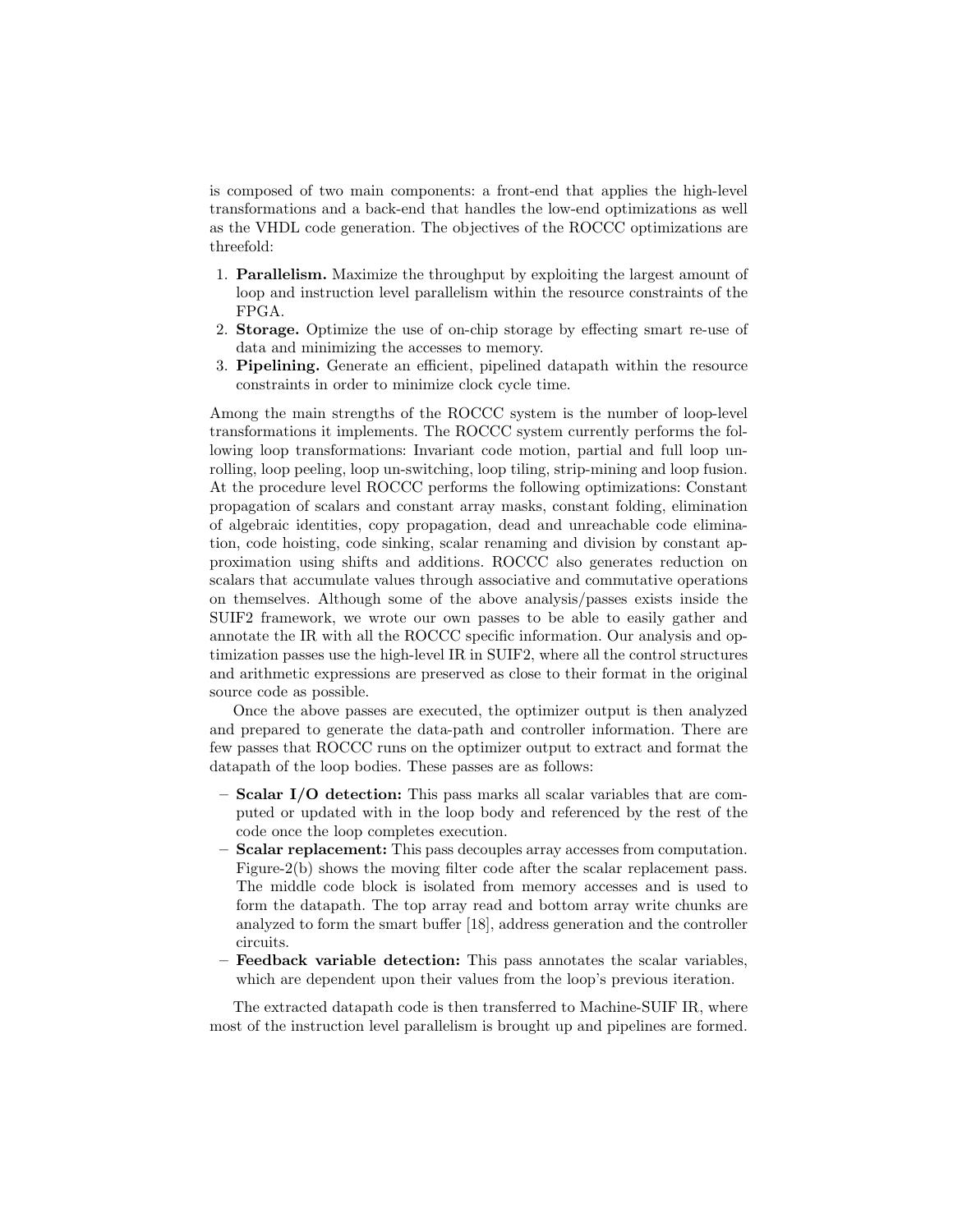```
void main(){
    int sum_of_9, i;
    int A[256], X[256];
    for(i = 0; i < 247; i=i+1) {
        sum_of_9 = A[i] + A[i+1] + A[i+2] + A[i+3] + A[i+4] +A[i+5] + A[i+6] + A[i+7] + A[i+8];X[i] = sum_of_9 / 9;}
}
                             (a) 9-tab Moving filter
for(i = 0; i < 246; i = 2+i) {
    AO = A[i]; A1 = A[1+i]; A2 = A[2+i]; A3 = A[3+i]; A4 = A[4+i];A5 = A[5+i]; A6 = A[6+i]; A7 = A[7+i]; A8 = A[8+i]; A9 = A[9+i];sum_of_9 = A0+A1+A2+A3+A4+A5+A6+A7+A8;
    T0 = (sum_of_9 \gg 12) + (sum_of_9 \gg 11) + (sum_of_9 \gg 10) +(sum_of_9>> 6)+(sum_of_9>> 5) +(sum_of_9>>4);sum_of_9 = A1+A2+A3+A4+A5+A6+A7+A8+A9;
    T1 = (sum_of_9 \gg 12) + (sum_of_9 \gg 11) + (sum_of_9 \gg 10) +(sum_of_9>> 6)+(sum_of_9>> 5)+(sum_of_9>> 4);X[i] = T0;X[1+i] = T1;}
         (b) Moving filter loop after being unrolled twice, and applied the
           constant folding, division by constant elimination and scalar
                          replacement transformations
```
Fig. 2. Moving filter code before and after ROCCC transformations

We modified Machine-SUIF's virtual machine (SUIFvm) IR to build our data flow. All arithmetic opcodes in SUIFvm have corresponding functionality in IEEE 1076.3 VHDL with the exception of division. Machine-SUIF's existing passes, like the Control Flow Graph (CFG) library [8], Data Flow Analysis library [9] and Static Single Assignment library [10] provide useful optimization and analysis tools for our compilation system. Our compiler at this level automatically places latches in the data flow graph to pipeline the datapath.

ROCCC analyzes the array accesses at the SUIF2 level and generates the smart buffer, which is a storage mechanism that helps minimize the accesses to off-chip memory bandwidth for programs that operates on windows sliding over arrays such as signal/image processing applications. The smart buffer stores the input data for future iterations and removes old data to save room for new input data.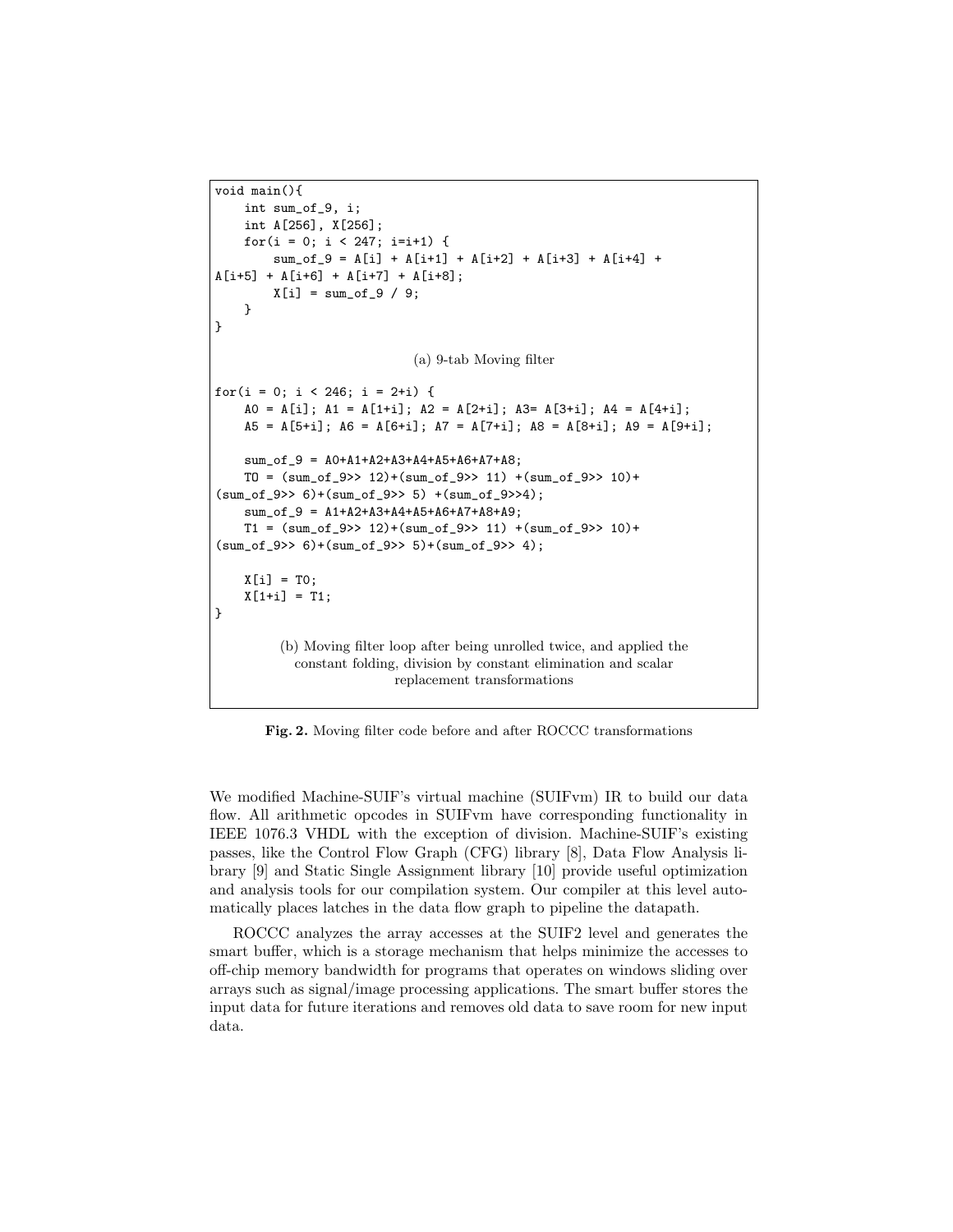The controllers generated by ROCCC include address generators, which export a series of memory addresses according to the memory access pattern of the loop, and a higher-level controller, which controls the address generators. They are all implemented as pre-existing parameterized FSMs (finite state machine) in a VHDL library.

#### 3 EXPERIMENTAL EVALUATION

#### 3.1 Experimental Set-Up

We used Xilinx ISE 6.2.03i to synthesize and place-and-route the generated VHDL code. Our target was the Xilinx Virtex-II xc2v8000-5 FPGA. We used five benchmarks to collect our data. fir5 and fir15 are 5-tap and 15-tap constantcoefficient finite-impulse-response filters and mf9 is a 9-tap moving average filter. fir5, fir15 and mf9 all operate on one-dimensional arrays. dwt (Discrete Wavelet Transform) is part of the JPEG 2000 compression standard. It is a doubly nested loop operating on a 5x3 block of pixels. mvc computes the first step of the three step Moravec corner detection algorithm, which computes the variance of the center pixel within a 3x3 window of 9 pixels. Being image-processing kernels, both dwt and mvc operate on 2D arrays.

fir5, fir15, mf9, dwt and mvc are all kernel loops. The source codes are directly read into the SUIF2 intermediate format and the ROCCC optimizations described in the previous section are applied. Further, we assumed that the I/O bandwidth between the datapath and the on-chip memory is sufficient, when performing unrolling, since the required data bus width increases with unrolling. The 1-D benchmarks are unrolled for 2, 4, 8 and 16 times. mvc is unrolled for 2x2 and 4x4 times. Finally, the dwt code is unrolled at different unrolling factor combinations ranging from 1 to 8 in powers of 2 in either dimension. un1, un2, un4 and un8, un16 labels on the figures indicate the unrolling factors of none, 2, 4, 8 and 16 for benchmarks operating on one dimensional arrays and unxXy labels indicate an unrolling factor of x applied to the outer loop and an unrolling factor of y to the inner loop respectively. We collected data for 8-bit data size. The reported area and clock frequency results are place-and-route results.

### 3.2 Area

Figure three displays our area results for our benchmarks that execute on onedimensional arrays. The area results on these figures show the combined areas of the datapath, the controller and smart buffers. As the results indicate, the overall area shrinks from the original version to un2, even un4 for some cases such as that of mf9. In figure three  $(b)$  and  $(c)$  the not unrolled cases are not the minimal area points. This fact shows that there exist optimal times to unroll.

Figure four (a) shows the results of unrolling a dwt code. Note that an unrolling of 8x8 means that the 5x3 block is replicated eight times in each direction. In other words 64 windows of 5x3 are operated simultaneously. From no unrolling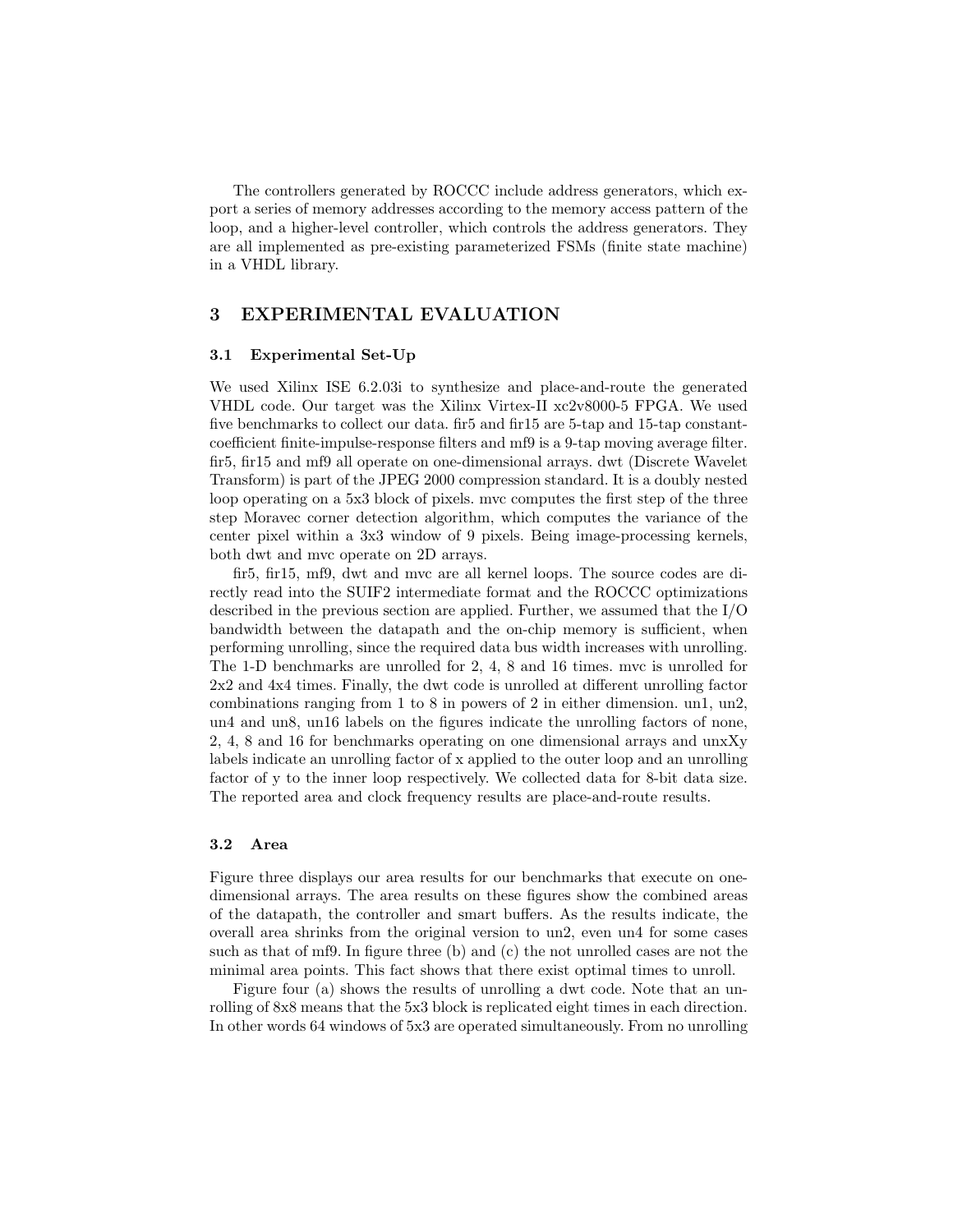

Fig. 3. Area, clock frequency and throughput for (a)fir5, (b)fir15 and (c)mf9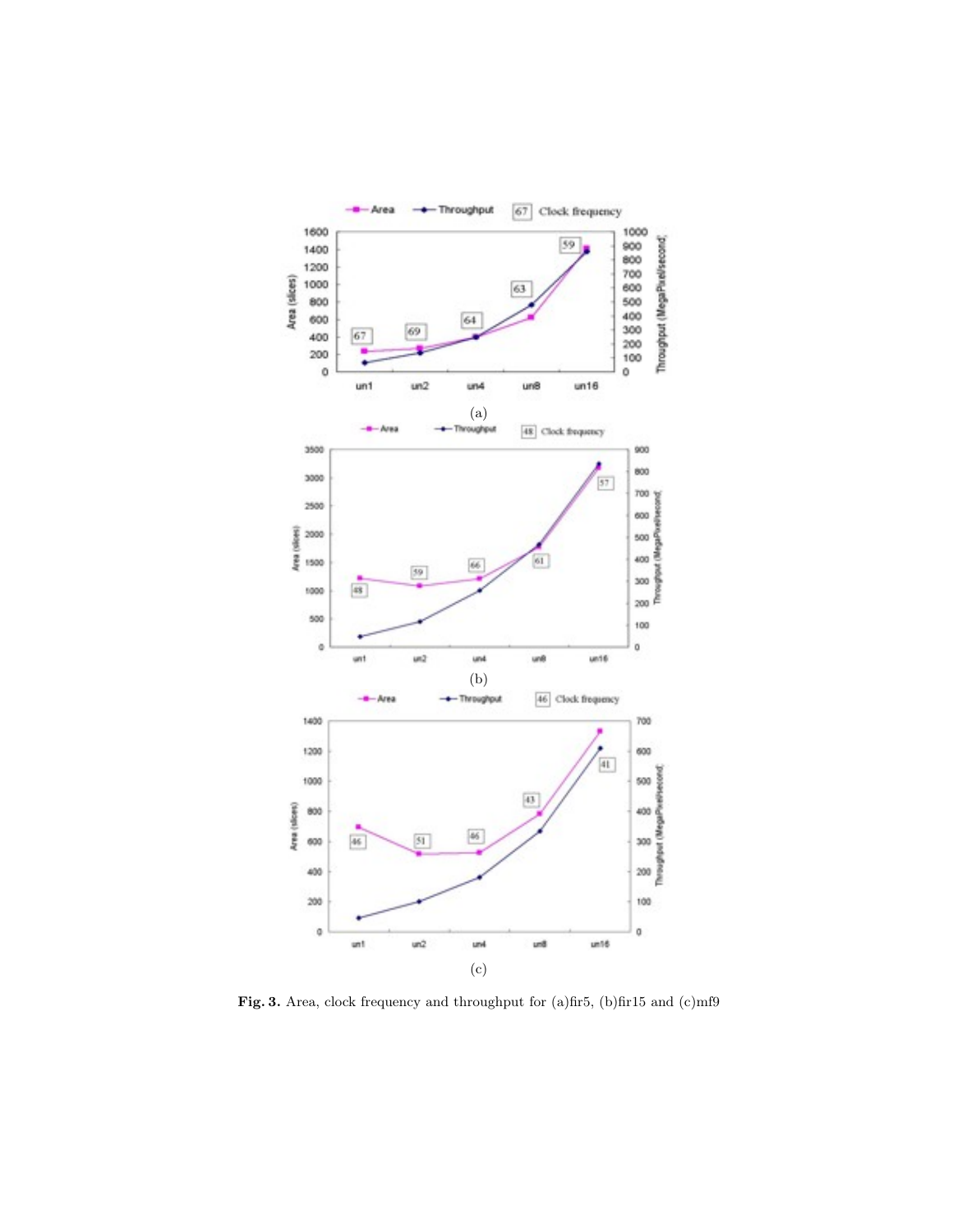

Fig. 4. Area, clock frequency and throughput for (a)dwt and (b)mvc

to 64 concurrent loops the area grows by 12 while the throughput grows by 16 in spite of the clock cycle time being about twice as long. Here also it seems that the 1x2, 2x2, 2x4, 4x4 and 4x8 unrolling factors achieve a better throughput per area. Note that the 8x8 unrolling achieves a throughput of 240 MegaPixels/sec, which is more than twice the rate necessary for high-definition TV.

Moravec's pixel variance computation kernel results indicate an almost linear increase in area. However, for this example the operator has a doubly nested loop, as does the DWT code. Thus, the unrolled version operates not just on one more set of input data as it would be over a 1-D array, but three more sets of input data since it is twice unrolled towards both directions over a 2-D array.

#### 3.3 Breakdown of the FPGA Area

Table-1 shows the slice and percentage breakdown of the FPGA area into datapath, smart buffer and controllers. To produce the table, we first mapped the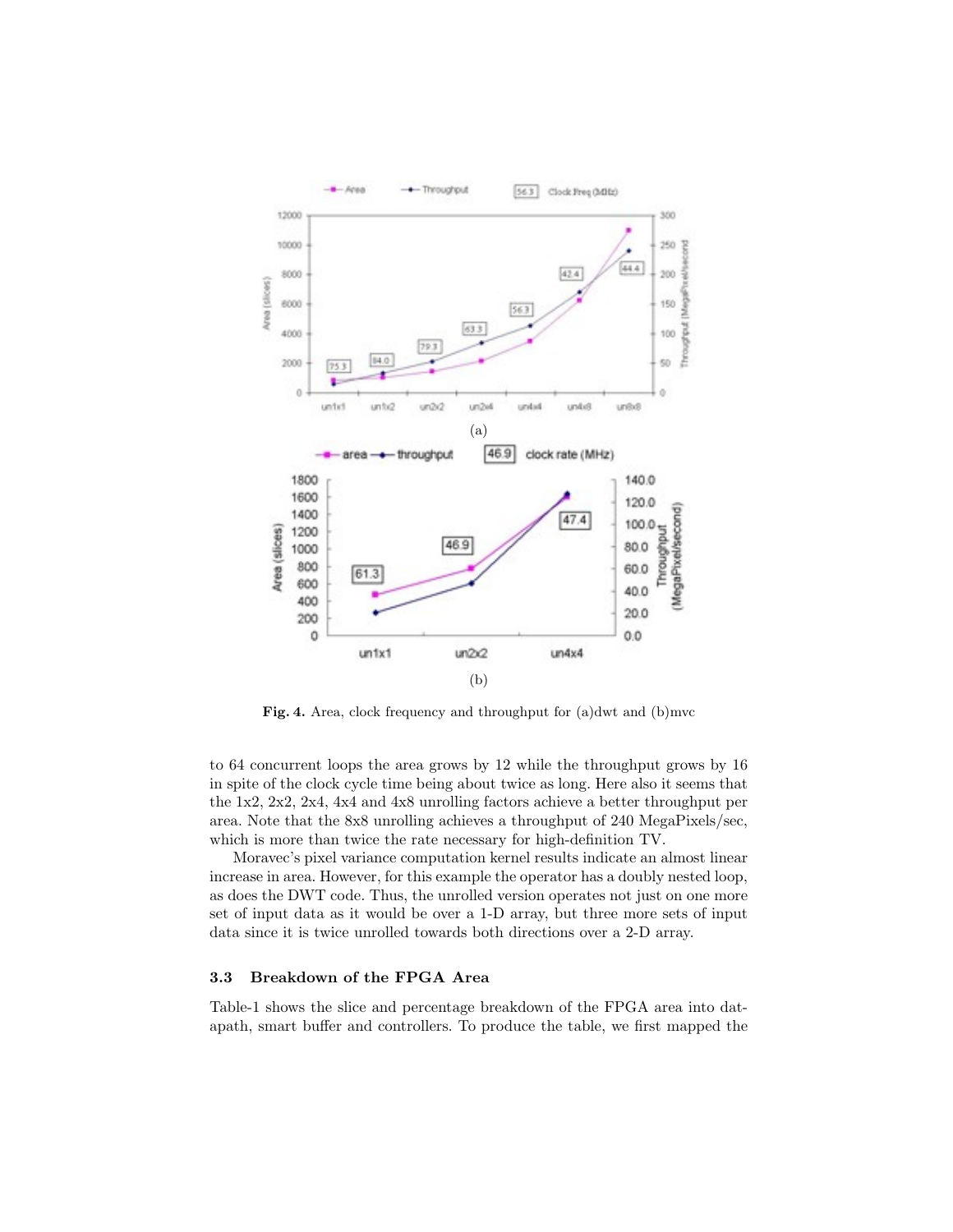entire circuit on to the FPGA, which gave us the results in figures three and four. Since place and route merges the circuits to use the FPGA area as efficiently as possible, it is not possible to distinguish which slices on the FPGA belonged to which component of the design. Thus to be able to obtain an estimate of the area breakdown, we separately mapped the datapath and the smart buffer circuits on to the FPGA, through which we obtained areas of the datapath and smart buffers. Then, to obtain the controller area we summed up the datapath and the smart buffer results and subtracted it from the total area shown in the figures. Obviously, this procedure would not give a correct area estimate of the area occupied by the control logic - the subtraction operation resulted in negative computed area values in some cases as in the case of fir15 -, however it adequately shows where the reduction in area came from. We did not see it necessary to map the controllers separately, since the areas of the controllers stay around the same due to the fact that the controllers are all implemented as pre-existing parameterized FSMs in a VHDL library, whose size does not depend on the unrolling factor.

|  |                  |                           |           |                   |                  |      | Datapath Smart Buffer Control Logic Total |        |        |
|--|------------------|---------------------------|-----------|-------------------|------------------|------|-------------------------------------------|--------|--------|
|  |                  |                           | slices    | %                 | slices           | %    | slices                                    | $\%$   | slices |
|  | Fir <sub>5</sub> | un1                       | 42        | $\overline{17.8}$ | $\overline{172}$ | 72.9 | 22                                        | 9.3    | 236    |
|  |                  | un2                       | 80        | 29.5              | 164              | 60.5 | $27\,$                                    | 10.0   | 271    |
|  |                  | un4                       | 159       | 40.2              | 201              | 50.8 | 36                                        | 9.1    | 396    |
|  |                  | $\text{un}8$              | 317       | 51.2              | 250              | 40.4 | $52\,$                                    | 8.4    | 619    |
|  |                  | un16                      | 769       | 54.6              | 483              | 34.3 | 157                                       | 11.1   | 1409   |
|  | First 15         | un1                       | 168       | 13.7              | 1086             | 88.9 | $-32$                                     | $-2.6$ | 1222   |
|  |                  | un2                       | 310       | 28.6              | 721              | 66.5 | 54                                        | 5.0    | 1085   |
|  |                  | un4                       | 604       | 49.9              | 528              | 43.6 | 79                                        | 6.5    | 1211   |
|  |                  | $\text{un}8$              | 1186 66.9 |                   | 490              | 27.7 | 96                                        | 5.4    | 1772   |
|  |                  | un16                      | 2358      | 74.2              | 566              | 17.8 | 254                                       | 8.0    | 3178   |
|  | Mf9              | un1                       | 45        | $6.5\,$           | 620              | 89.5 | 28                                        | 4.0    | 693    |
|  |                  | un2                       | 83        | 16.1              | 406              | 78.5 | 28                                        | 5.4    | 517    |
|  |                  | un4                       | 166       | 31.6              | 324              | 61.6 | 36                                        | 6.8    | 526    |
|  |                  | $\text{un}8$              | 332       | 42.5              | 399              | 51.0 | 51                                        | 6.5    | 782    |
|  |                  | un16                      | 662       | 49.7              | 513              | 38.5 | 156                                       | 11.7   | 1331   |
|  | Moravec          | un1x1                     | 33        | 7.0               | 181              | 38.3 | 258                                       | 54.7   | 472    |
|  |                  | un2x2                     | 133       | 17.1              | 368              | 47.4 | 275                                       | 35.4   | 776    |
|  |                  | un4x4                     | $532\,$   | 33.3              | 714              | 44.7 | 352                                       | 22.0   | 1598   |
|  | $DWT 5x3$  un2x2 | $\overline{\text{un1x1}}$ | $205\,$   | 23.7              | 425              | 49.1 | 235                                       | 27.2   | 865    |
|  |                  | un2x1                     | 351       | 31.1              | 496              | 43.9 | 283                                       | 25.0   | 1130   |
|  |                  | un1x2                     | 338       | 31.9              | 515              | 48.5 | 208                                       | 19.6   | 1061   |
|  |                  |                           | 590       | 40.4              | 618              | 42.3 | 252                                       | 17.3   | 1460   |
|  |                  | un2x4                     | 1068 49.3 |                   | 750              | 34.6 | 347                                       | 16.0   | 2165   |
|  |                  | un4x4                     | 2003 57.5 |                   | 996              | 28.6 | 487                                       | 14.0   | 3486   |
|  |                  | un8x4                     | 3875 63.1 |                   | 1498             | 24.4 | 767                                       | 12.5   | 6140   |

Table 1. The Area Breakdown (8-bit)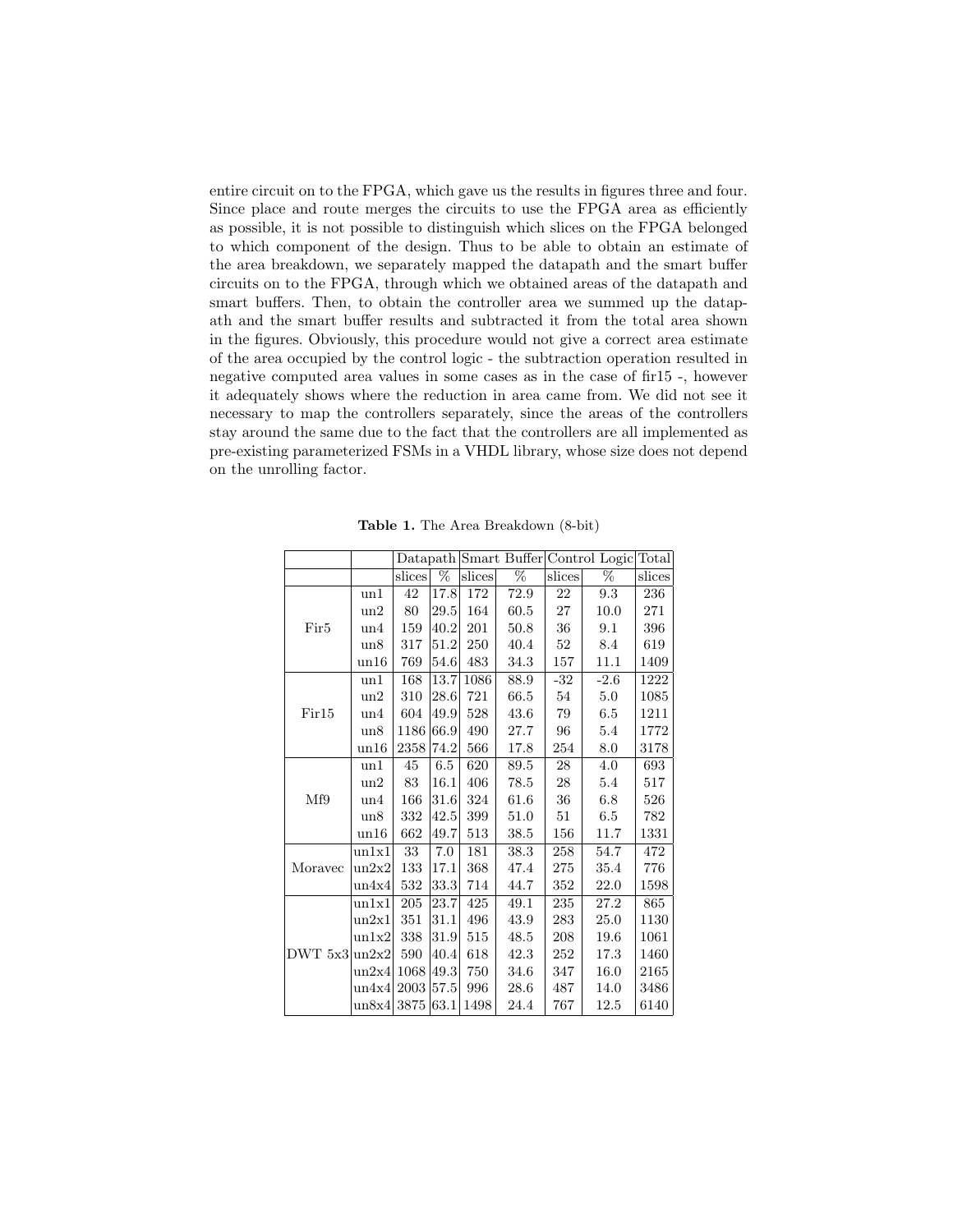We could not collect the smart buffer's place and route data, for the case of DWT unrolled 8x8 times, due to the fact that the smart buffer's ports exceeded the chip I/O capacity. When the smart buffers are mapped together with the datapath and the controllers, smart buffers' I/O ports become just on-chip wires connected to the datapath and the controllers.

According to the figures in Table-1, the circuit area of the datapath increased almost at a linear rate, although it is known that loop unrolling introduces more opportunities for optimizations especially on the datapath. The reason for the linear increase is that all the data path codes are mapped after being decoupled from all memory accesses, all address computation code, and being applied an extensive set of procedure level optimizations.

The gain in area on the FPGA comes mainly from the shrinkage of the circuit size of the smart buffers due to its unique design. Smart buffer organizes the data that is received from the memory in windows. Each window has its own control logic enabling when and which sets of windows are to be exported to the datapath. For the un1 case, the number of windows in the smart buffer is large, although anytime only one of the windows is active. When we unroll the loop, the buffer size increases to hold more loops of input data, however the control logic cost decreases since the number of windows decreases due to the increase in the window size. Window size represents the amount of data that has to be dispatched to the datapath per clock cycle. Since the control logic size diminishes, the overall area for the smart buffer decreases.

To illustrate, if the not unrolled 5-tap-FIR in Figure-5 has a smart buffer whose size is seven words (Figure 6), then every five words constitutes a window, since the loop stride is one. Thus, this seven-word smart buffer contains seven windows. In Figure 6-left (a), (b) and (c) shows the No. zero, No. one and No. six windows. However, at any clock cycle at most one window's data is valid. The inactive words in the smart buffer could be receiving new data while the active window is sending its data to the datapath. To illustrate better, Figure 6-right shows smart buffer for the twice unrolled 5-tap-FIR. If we say the smart buffer size is two-word larger than the not-unrolled one, then, since and the loop stride is two, the size of each window is now six-word. Therefore inside the buffer in Figure 6-right, there are only five windows in total. Although the buffer size increased a bit, the number of windows decreases and so does the control logic. As a result, the overall area shrinks due to the control logic shrinkage.

#### 3.4 Clock Cycle & Throughput

A circuit's clock rate is affected by many factors. The smaller a design is, the easier it is for the synthesis tool chain to generate a faster circuit for it. The data points on the figures where clock frequency increases are the points where the design area shrinks. However, the overall decrease in clock speed for higher unroll factors should not be taken as that the overall throughput is decreasing. The number of parallel iterations generated by high unroll factors imply that the number of outputs generated per clock cycle on a pipelined datapath increases.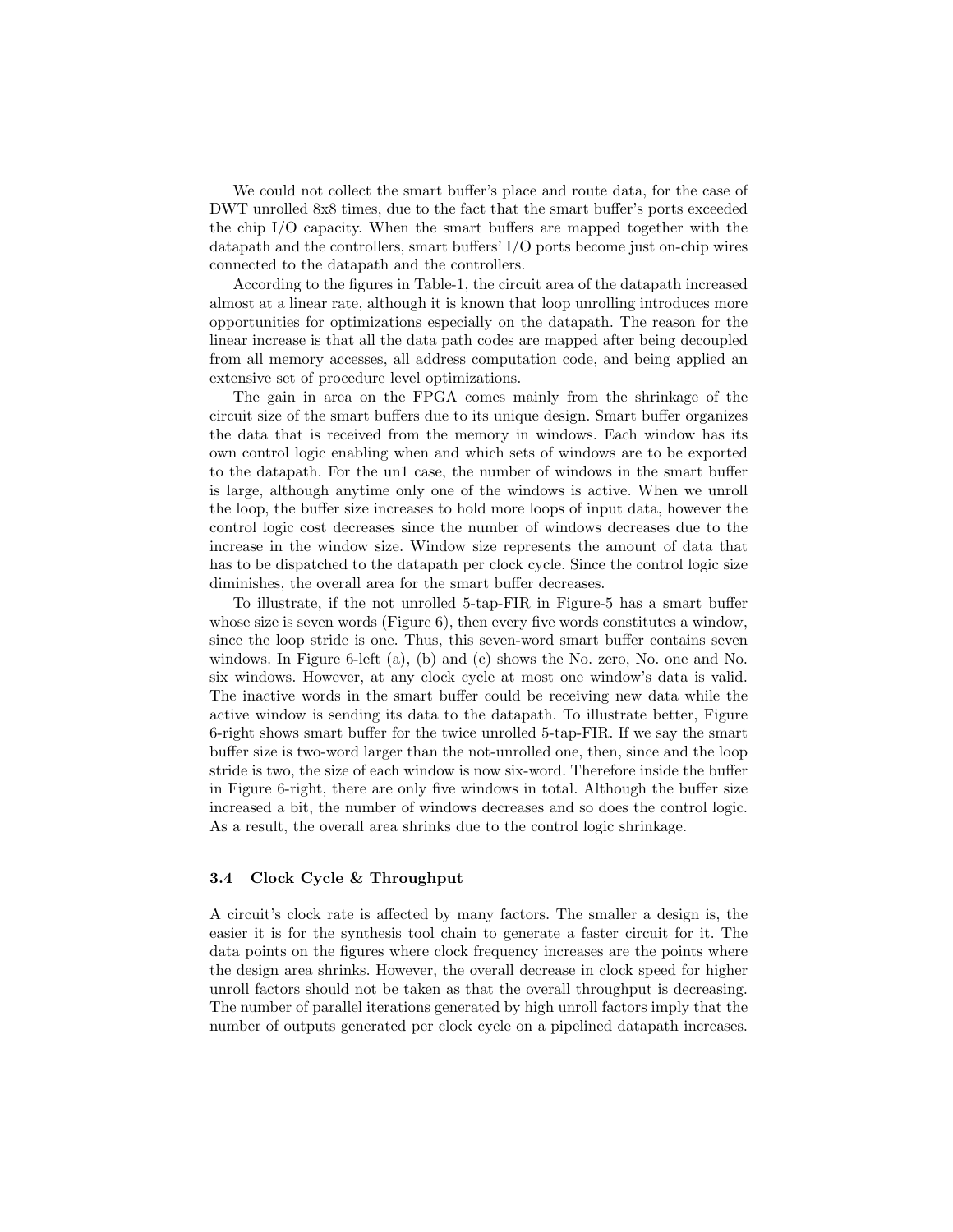```
for (i=0; i< N; i=i+1) {
                    \left( \begin{matrix} 1 \end{matrix} \right) \;\; = \;\; 3^{\ast} \, \mathcal{N} \; \; \begin{matrix} 1 \end{matrix} \;\; + \;\; 5^{\ast} \, \mathcal{N} \; \; \begin{matrix} 1+1 \end{matrix} \;\; + \;\; 7^{\ast} \, \mathcal{N} \; \; \begin{matrix} 1+2 \end{matrix} \;\; .9*A i +3] - A[ i +4];
X
```




Fig. 6. Windows No.0, No.1 and No.6 in the smart buffer for the not unrolled 5-tap-FIR (left) and the windows No.0, No.1 and No.4 in the smart buffer for the twice-unrolled 5-tap-FIR (right)

Thus, the effect of the clock rate decrease with increased unrolling is overcome with the increased parallelism in the unrolled codes.

# 4 RELATED WORK

Many projects have worked on translating high-level languages into hardware using various approaches. SystemC [12] is designed to provide roughly the same expressive functionality of VHDL or Verilog and is suitable to designing softwarehardware synchronized systems. Handel-C [13], a low level hardware/software construction language with C syntax, supports behavioral descriptions and uses a CSP-style (Communicating Sequential Processes) communication model.

SA-C [14] is a single-assignment, high-level, synthesizable language. Because of special constructs specific to SA-C (such as window constructs) and its functional nature, its compiler can easily exploit data reuse for window operations. SA-C does not support while-loops. ROCCC compiler transforms the IR into single-assignment form at back-end. Users are not required to write algorithms in a single-assignment fashion.

Streams-C [15] relies on the CSP model for communication between processes, both hardware and software. Streams-C can meet relatively high-density control requirements. The compiler generates both the pipelined datapath and the corresponding state machine to sequence the basic and pipeline blocks of the datapath. ROCCC supports two-dimensional array access and performs input data reuse analysis on array accesses to reduce the memory bandwidth requirement. Streams-C does not handle 2D arrays.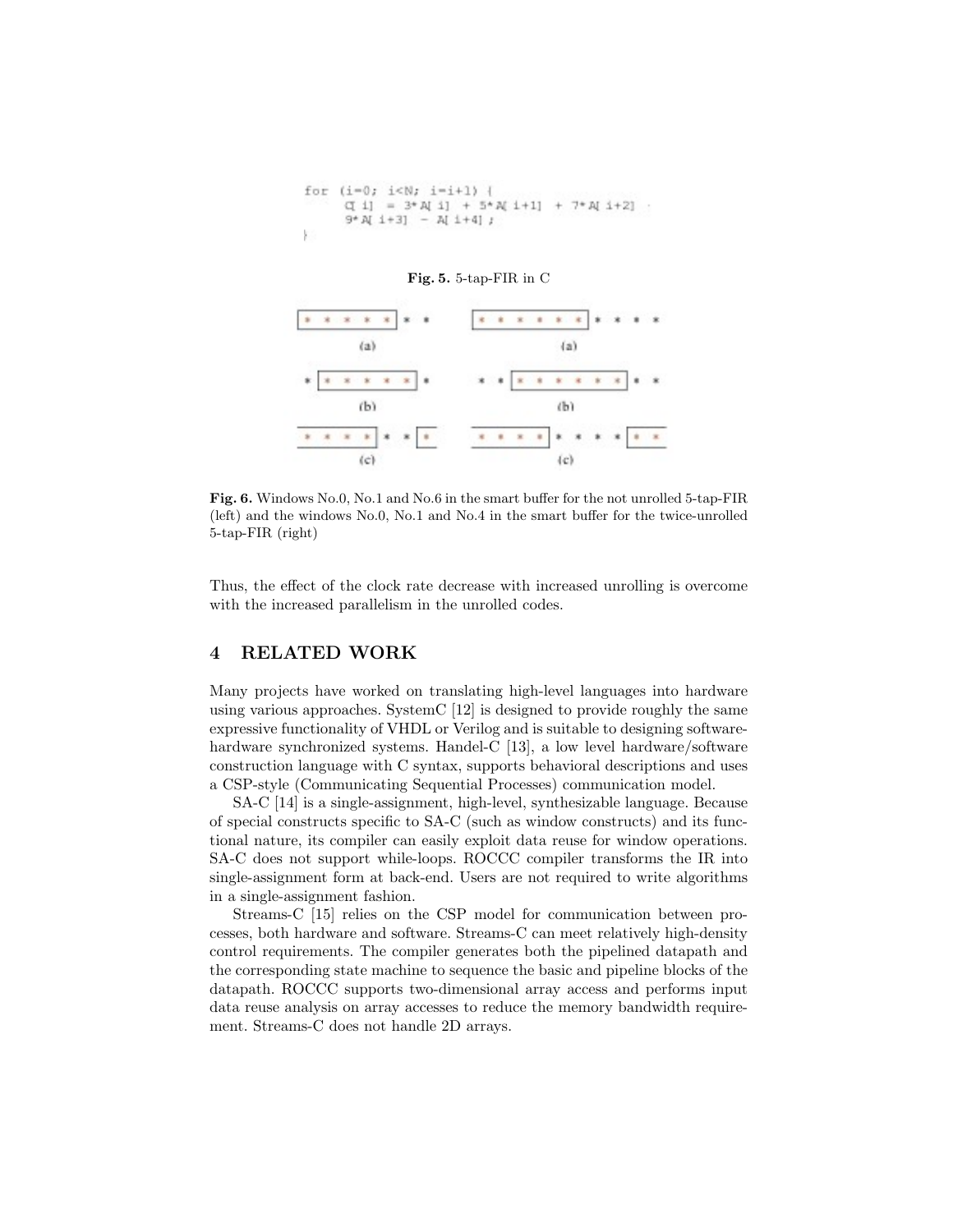The DEFACTO [16] system takes C as input and generates VHDL code. It allows arbitrary memory accesses within the datapath. The memory channel architecture has its FIFO queue and a memory-scheduling controller. ROCCC has abundant loop transformations to increase parallelism and performs data reuse using the smart buffer.

GARP's [17] compiler is designed for the GARP reconfigurable architecture. The compiler generates a GARP configuration file instead of standard VHDL. GARP's memory interface consists of three configurable queues. The starting and ending addresses of the queues are configurable. The queues' reading actions can be stalled. The GARP-C compiler is specific to the GARP reconfigurable architecture while ROCCC targets commercial available configurable devices and generates synthesizable VHDL. GARP does not handle 2D arrays.

SPARK [11] is another C to VHDL compiler. Its optimizations include code motion, variable renaming and loop unrolling. The transformations implemented in SPARK reduce the number of states in the controller FSM and the cycles on the longest path. SPARK does not perform optimizations on input data reuse. Thus, ROCCC explores more parallelism than SPARK. ROCCC performs loop pipelining if there are no loop carried dependencies. SPARK handles 2D arrays by converting them into a one-dimensional array and computes memory addresses on the datapath, however ROCCC decouples computation from address calculation using scalar replacement.

CASH [19] is a C to Verilog compiler that generates a hardware dataflow machine that directly executes the input program. It targets asynchronous ASIC implementations. Catapult C [20] is a  $C_{++}$  to RTL compiler that generates hardware for ASICs/FPGAs. The compiler performs loop unrolling, loop pipelining and bit-width resizing. ROCCC harnesses its smart buffer architecture to increase the throughput by reusing input data.

Compared to previous efforts in translating C to HDLs, ROCCC's distinguishing features are its emphasis on maximizing parallelism via loop transformations, maximizing clock speed via pipelining and minimizing area and memory accesses, a feature unique to ROCCC. ROCCC handles 2D arrays and can optimize memory accesses for window operations. On an image processing code operating over an image using a 3x3 window, unrolling and reusing of already fetched data from the smart buffers reduces the memory re-fetches from 800% (without any optimizations) down to  $6.25\%$  (when the unrolling factor is  $32x32$ ).

## 5 CONCLUSIONS

Compilers for reconfigurable architectures achieve parallelism through unrolling and optimizing the kernel loops inside source codes. This paper studied the effect of loop unrolling on the FPGA area within the ROCCC compiler system. Our results indicate that the relation between the unrolling factor and the overall area growth on the FPGA is non-linear for the ROCCC, C to HDL compiler. This indicates that for systems where area is a constraint, using ROCCC's technology designers can gain more throughout with less area applying loop unrolling. We